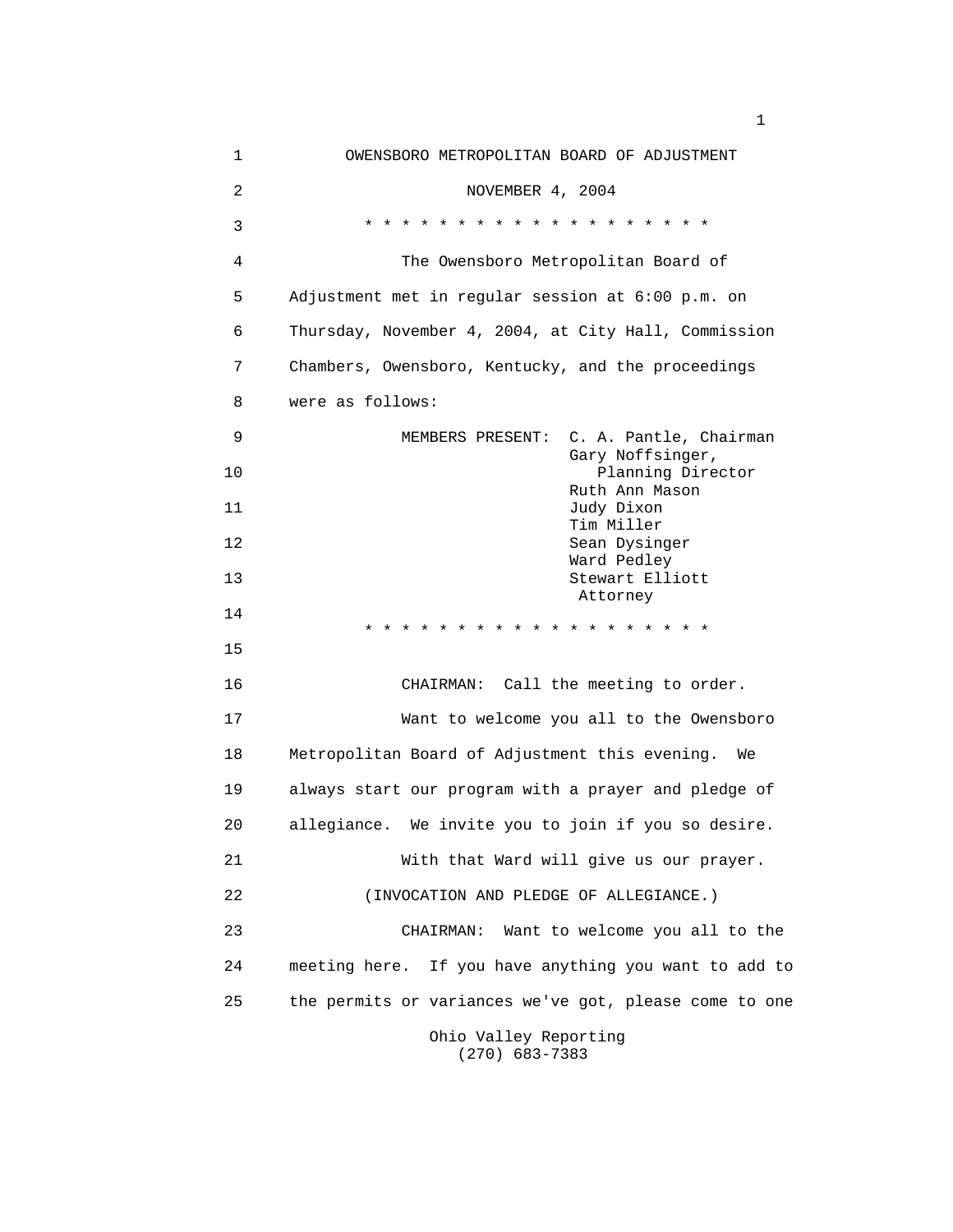1 of the podiums. State your name for the record and be 2 sworn in. 3 With that we'll go ahead and proceed with 4 the first item which is consider the minutes of the 5 October 7th meeting. They're on file in the office. 6 We haven't come up with any problems or any 7 corrections that need to be changed. So with that 8 we'll entertain a motion to approve the minutes. 9 MS. DIXON: Move to approve. 10 MR. DYSINGER: Second. 11 CHAIRMAN: A motion has been made and a 12 second. All in favor raise your right hand. 13 (ALL BOARD MEMBERS PRESENT RESPONDED AYE.) 14 CHAIRMAN: Motion carries. 15 Next item please, sir. 16 ----------------------------------------- 17 CONDITIONAL USE PERMITS 18 ITEM 2 19 2429 Browns Valley-Red Hill Road, in an A-R zone Consider request for a Conditional Use Permit to 20 locate a 0.8 acre family cemetery on the property. Reference: Zoning Ordinance, Article 8, 21 Section 8.2 J1 Applicant: Jason Keith Maynard 22 23 MR. NOFFSINGER: Mr. Chairman, Planning 24 Staff has reviewed this application. The application 25 is found to be consistent with the uses that are Ohio Valley Reporting (270) 683-7383

 $\sim$  2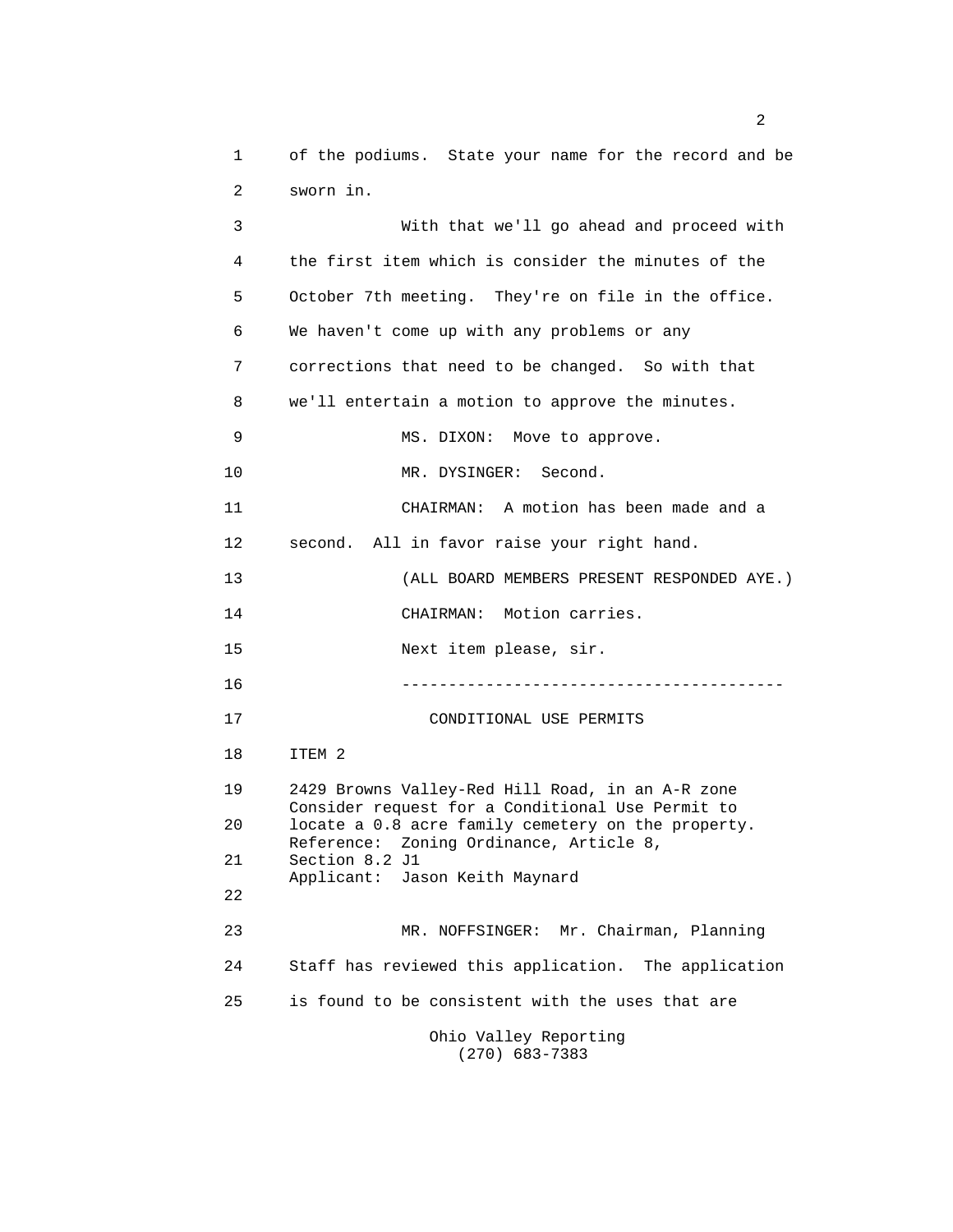1 allowed in the A-R Rural Agriculture zone. The 2 application is for a Conditional Use Permit to 3 construct a family cemetery on the property. The 4 cemetery proposed is to be on the southwest portion of 5 the parent tract. We found no adverse conditions at 6 the site. Would recommend that you consider this 7 application favorably. 8 CHAIRMAN: Any objections or comments made 9 in the office? 10 MR. NOFFSINGER: No, sir. 11 CHAIRMAN: Is anyone wishing to object to 12 this application, Conditional Use Permit? 13 (NO RESPONSE) 14 CHAIRMAN: Does the applicant have 15 anything they would like to add on to it? 16 (NO RESPONSE) 17 CHAIRMAN: Any board members have any 18 questions of the applicant? 19 (NO RESPONSE) 20 CHAIRMAN: Hearing none entertain a motion 21 to dispose of the item, please. 22 MS. DIXON: Move to approve because it's 23 consistent with the A-R uses in the county and 24 therefore in compliance with the comprehensive land 25 use plan and is not adverse to the public health, Ohio Valley Reporting (270) 683-7383

 $\sim$  3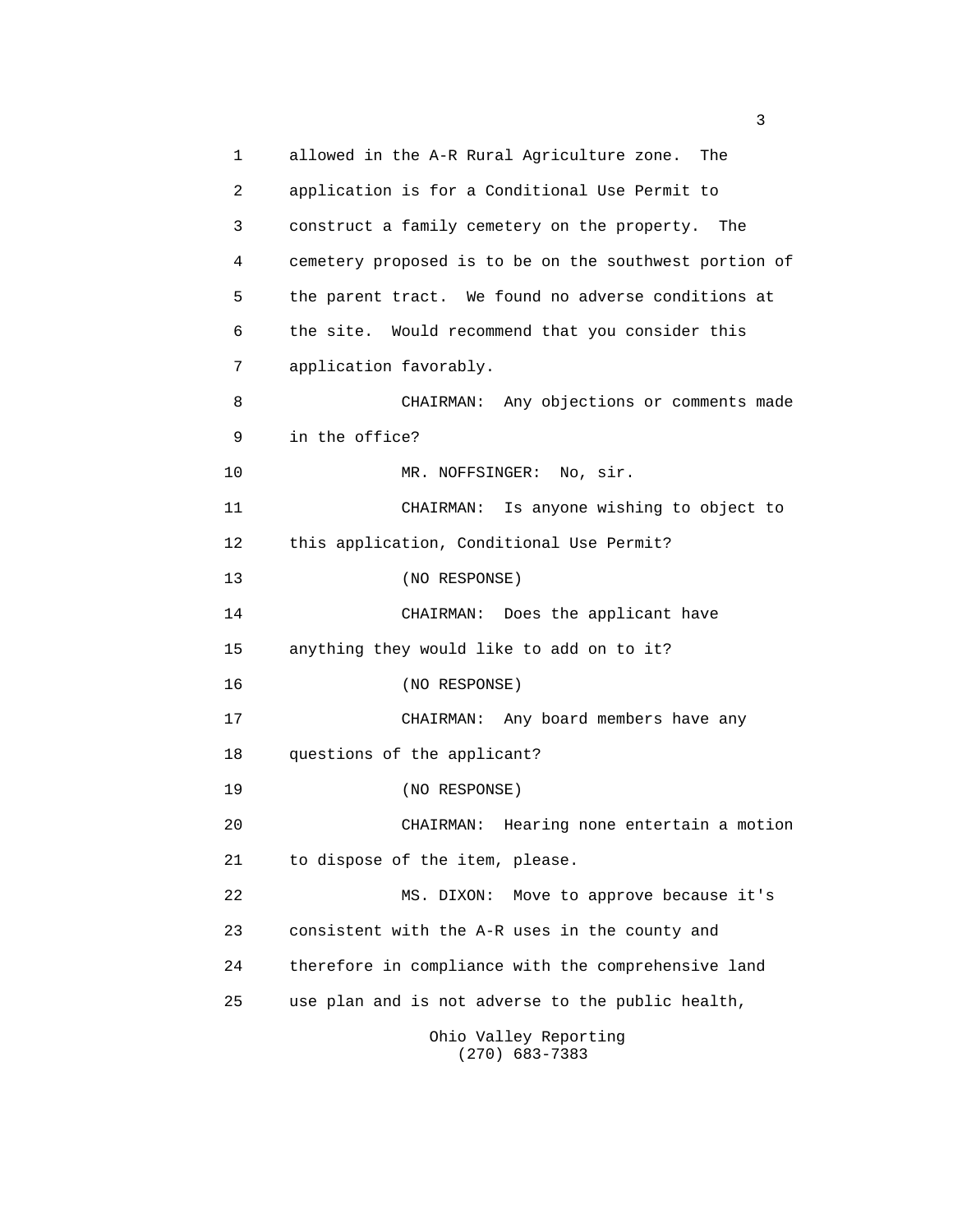1 safety and welfare. 2 CHAIRMAN: Is there a second? 3 MS. MASON: Second. 4 CHAIRMAN: A motion has been made and a 5 second. Is there any other questions by anybody on 6 the board? 7 (NO RESPONSE) 8 CHAIRMAN: The Staff have anything else to 9 add to it? 10 MR. NOFFSINGER: No, sir. 11 CHAIRMAN: Hearing none all in favor raise 12 your right hand. 13 (ALL BOARD MEMBERS PRESENT RESPONDED AYE.) 14 CHAIRMAN: Motion carries. 15 Next item, please. 16 ITEM 3 17 5760 US 60 West, in an A-R zone Consider request to amend a Conditional Use Permit in 18 order to operate an agri-tourism entertainment center consisting with special events on weekdays and live 19 entertainment on weekends in conjunction with the conditionally permitted indoor and outdoor horse 20 arenas. Reference: Zoning Ordinance, Article 8, 21 Section 8.2 B11, K7 Applicant: Cowboys of Kentucky 22 23 MR. NOFFSINGER: Mr. Chairman, Mr. Doug 24 Lane is here, he's with the Planning Staff, to make a 25 presentation on behalf of the review of this Ohio Valley Reporting (270) 683-7383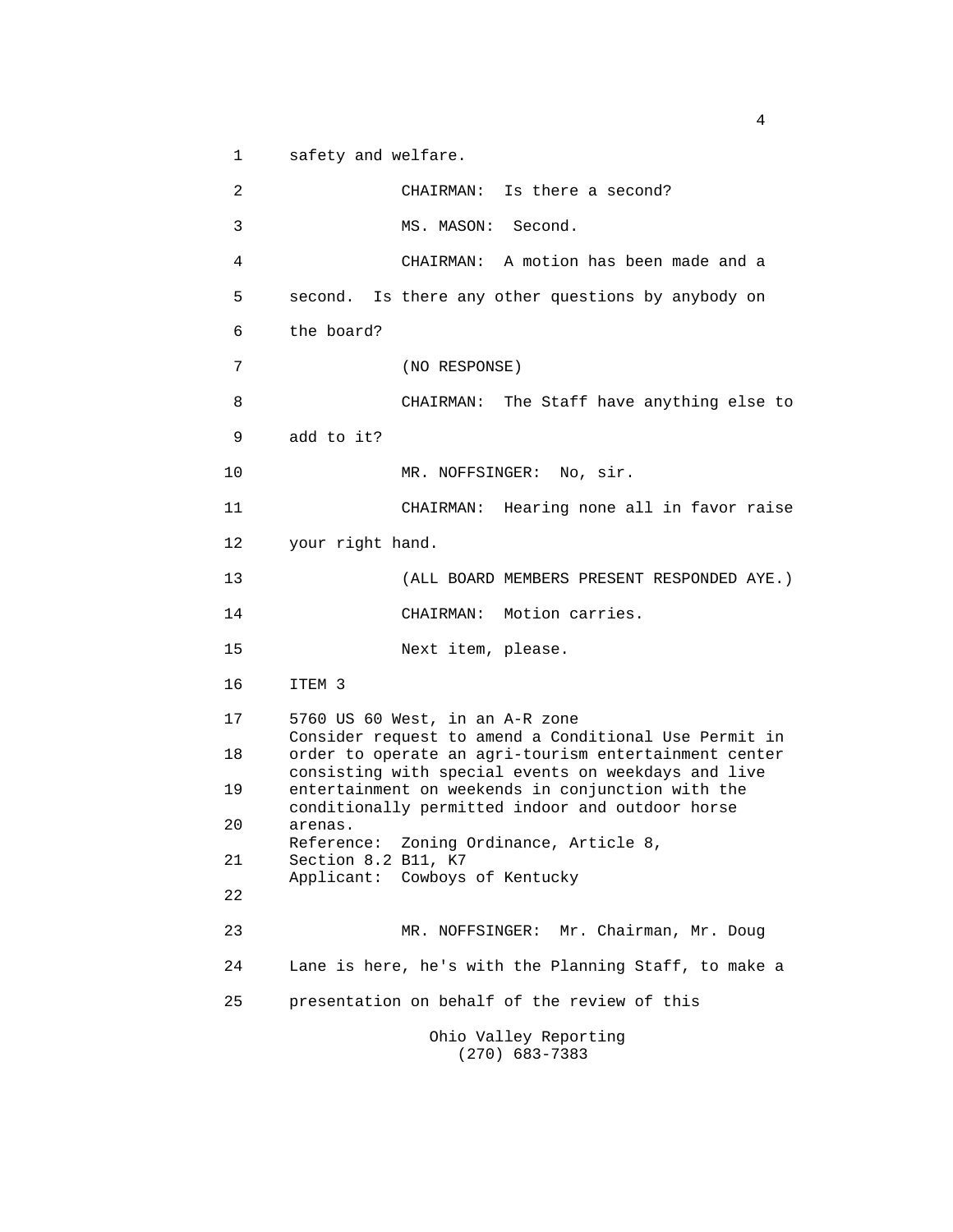1 application. 2 MR. ELLIOTT: State your name for the 3 record, please. 4 MR. LANE: Doug Lane. 5 (MR. DOUG LANE SWORN BY ATTORNEY.) 6 MR. LANE: Cowboys, Incorporated received 7 a Conditional Use Permit December of 2001 to operate 8 an indoor and outdoor horse arena with accessory 9 retail sales. 10 In February of 2002, the revision to the 11 Conditional Use Permit was approved by the Owensboro 12 Metropolitan Board of Adjustments to add an additional 13 access point for trailer traffic. Both permits 14 permitted landscaping along vehicular use area as well 15 as pavement for 50 feet into the property on the 16 access points. The access points have been paved; 17 however, the landscaping as shown on the site plan is 18 not present. 19 The applicants are proposing additional 20 activities to be offered at the site in conjunction 21 with the previously approved outdoor and indoor 22 recreation activities of equine training, boarding, 23 instruction and events facility previously approved. 24 The proposal is to include an 25 entertainment center that will be utilized, a 6,000 Ohio Valley Reporting

(270) 683-7383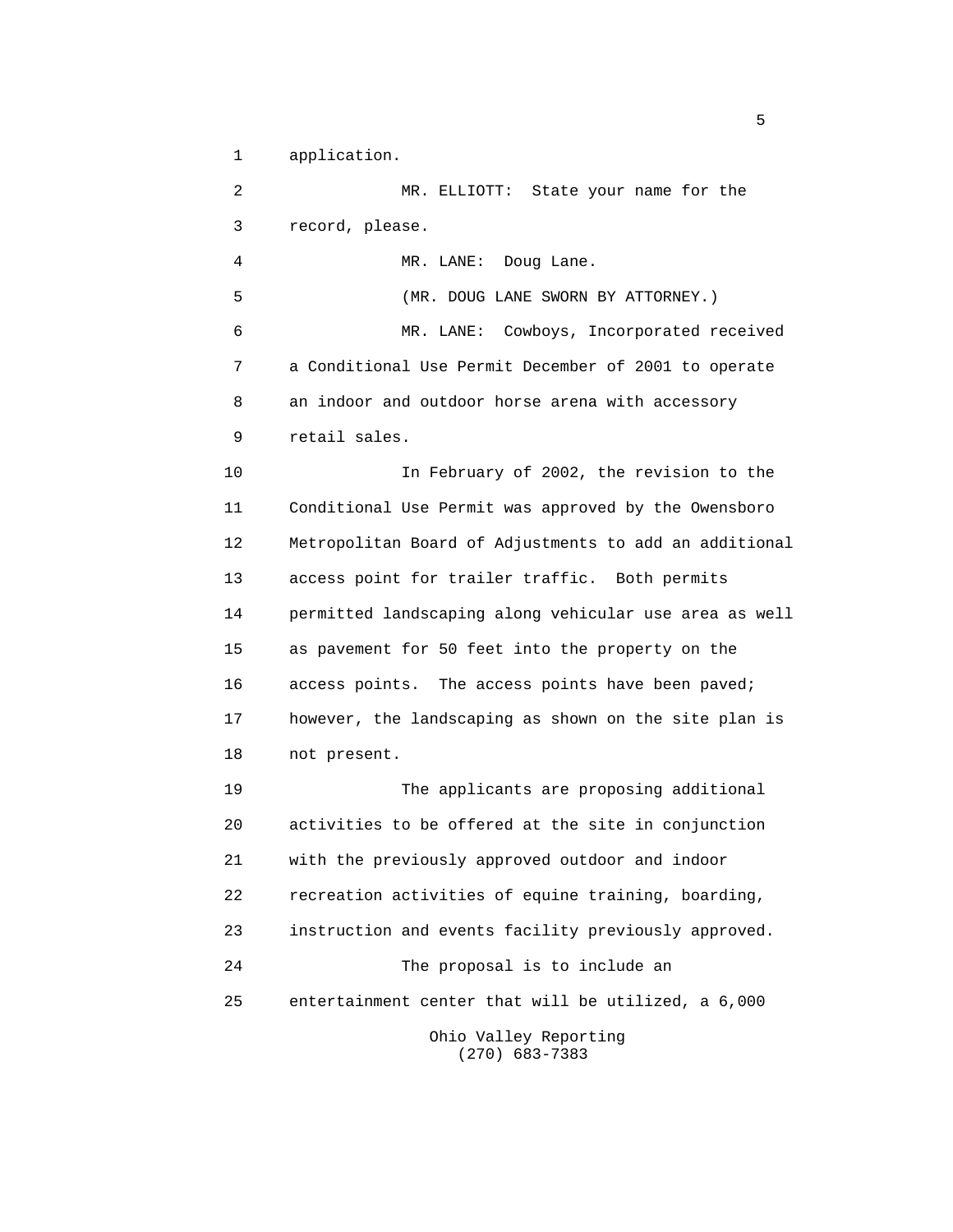1 square foot facility that currently houses the tack 2 store, for hosting birthday parties, leasing to 3 corporations and clubs for meetings or parties, 4 hosting concert performances, hosting seminars, pet 5 clinics, and other instructions during the weekdays of 6 Monday through Thursday. 7 On Fridays and Saturdays, the proposal is 8 to have Nashville live music, catered food and alcohol 9 sales for shuttle service being provided. The retail 10 tack store will be eliminated. 11 The applicants envisioned this proposal as 12 an agri-tourism attraction that will allow visitors to 13 Cowboys, Incorporated and continue the Western Equine 14 program. 15 Agri-tourism was the act of visiting an 16 agricultural, horticultural or agri-business operation 17 for the purpose of enjoyment, education or active 18 involvement in the activities of the operation. 19 The State Department of Agricultural at 20 various state and local tourism offices and supporting 21 agencies now list more than 140 businesses in 50 22 Kentucky counties with farm-related industries and 23 institute interest and draw tourist. 24 State legislatures pass agri-tourism 25 related bill and adopt a resolution to 2002 to promote Ohio Valley Reporting (270) 683-7383

 $\sim$  6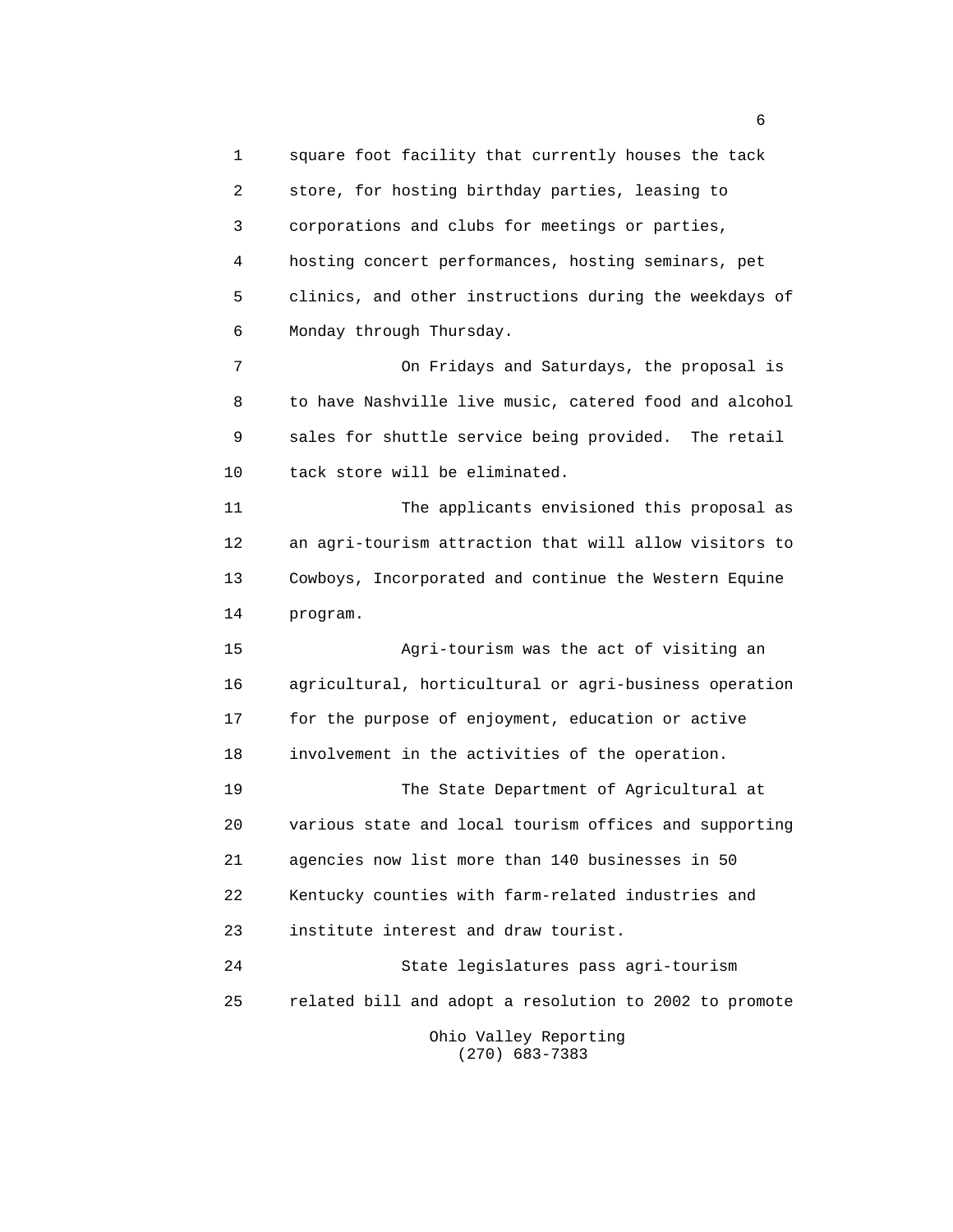1 the development of agri-tourism.

 2 The critical part of determining whether 3 to move forward with the particular agri-tourism 4 venture involves legal and regulatory issues. Those 5 include planning and zoning, help regulations, 6 environmental regulations and more. At this 7 particular case, the determination that the addition 8 of the associated entertainment center to the 9 conditionally approved outdoor and indoor recreation 10 facility of horse arenas must be able to fit within 11 the Owensboro Metropolitan Zoning Oridance to allow 12 the Conditional Use Permit to be amended to include 13 such activity. 14 Under strict interpretation of the Zoning

 15 Ordinance, an entertainment center that serves food 16 and alcohol, and have persons for special events would 17 be considered business use and would require the B-4 18 General Business Zoning classification; however, in 19 this case the use is associated with the Equine Center 20 and continues the western theme to activities that are 21 proposed to be conducted in relationship to overall 22 related activities also being conducted on the 23 property.

 24 In this case, an amended conditional use 25 can be sought because the activities proposed related Ohio Valley Reporting

(270) 683-7383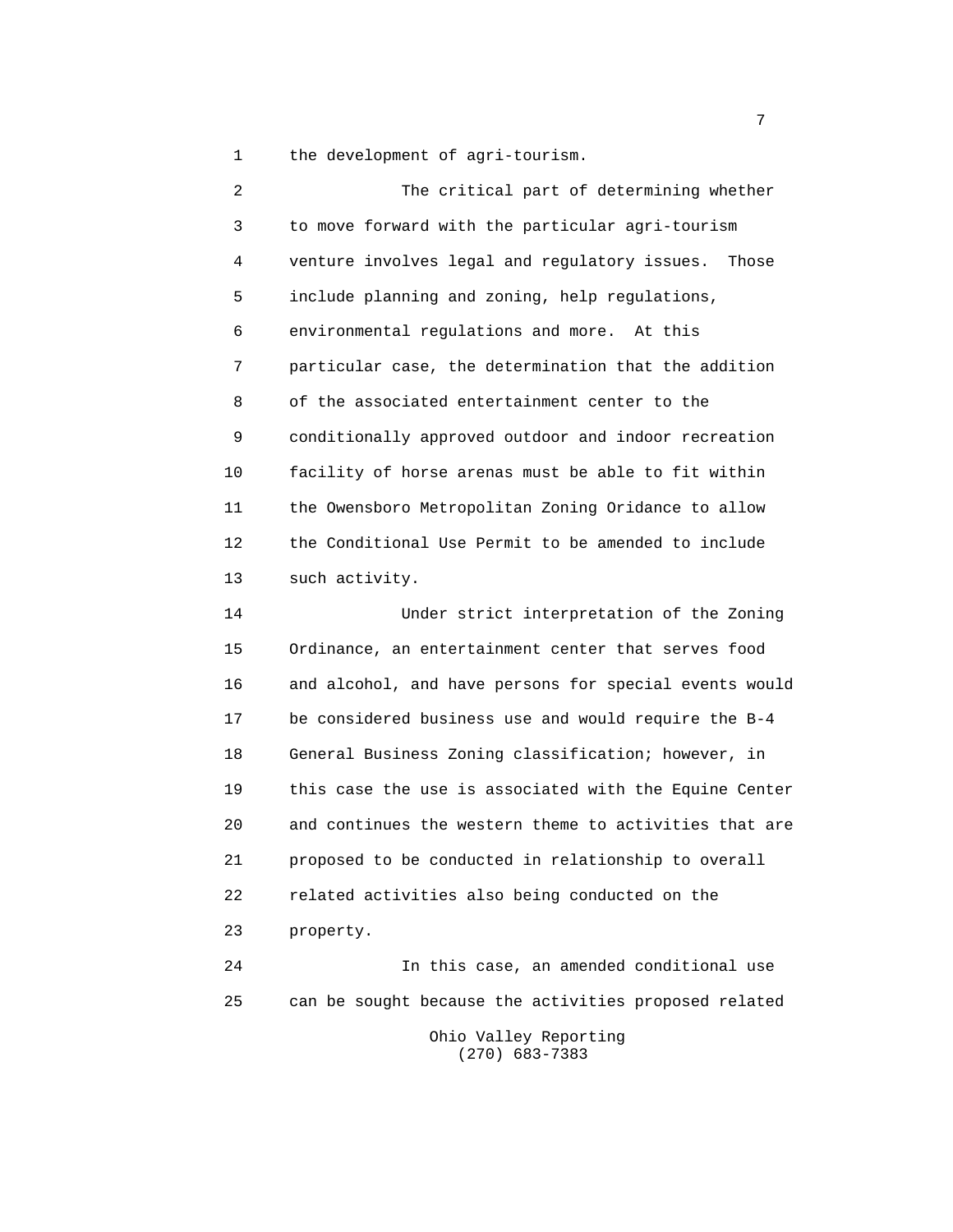1 to the activity already occurring on the site and 2 could be considered an extension of services offered 3 at the facility. However, in the event that the 4 original conditionally permitted use as an Equine 5 Center with indoor and outdoor arenas were to cease, 6 the entertainment center could not continue as a stand 7 alone activity on the site, as it is not independently 8 permitted under our current zoning ordinance.

 9 It should be noted for the record that the 10 approval of this Conditional Use Permit to allow the 11 entertainment facility to be approved is dependent on 12 the Equine Center continuing its existence with the 13 entertainment center being the secondary set of 14 services offered on the site.

 15 Keith Harpo, GRADD transportation planner, 16 reviewed the site plan and business plan and 17 determined that no improvement of U.S. 60 West were 18 warranted at this time. He stressed that no new 19 access point shall be permitted to the property, and 20 the two access points present are sufficient. While 21 no improvements are being required on U.S. 60 West, we 22 do need to consider the additional traffic that will 23 be generated on site and provide on-site parking to 24 accommodate the uses that will be occurring on the 25 property.

> Ohio Valley Reporting (270) 683-7383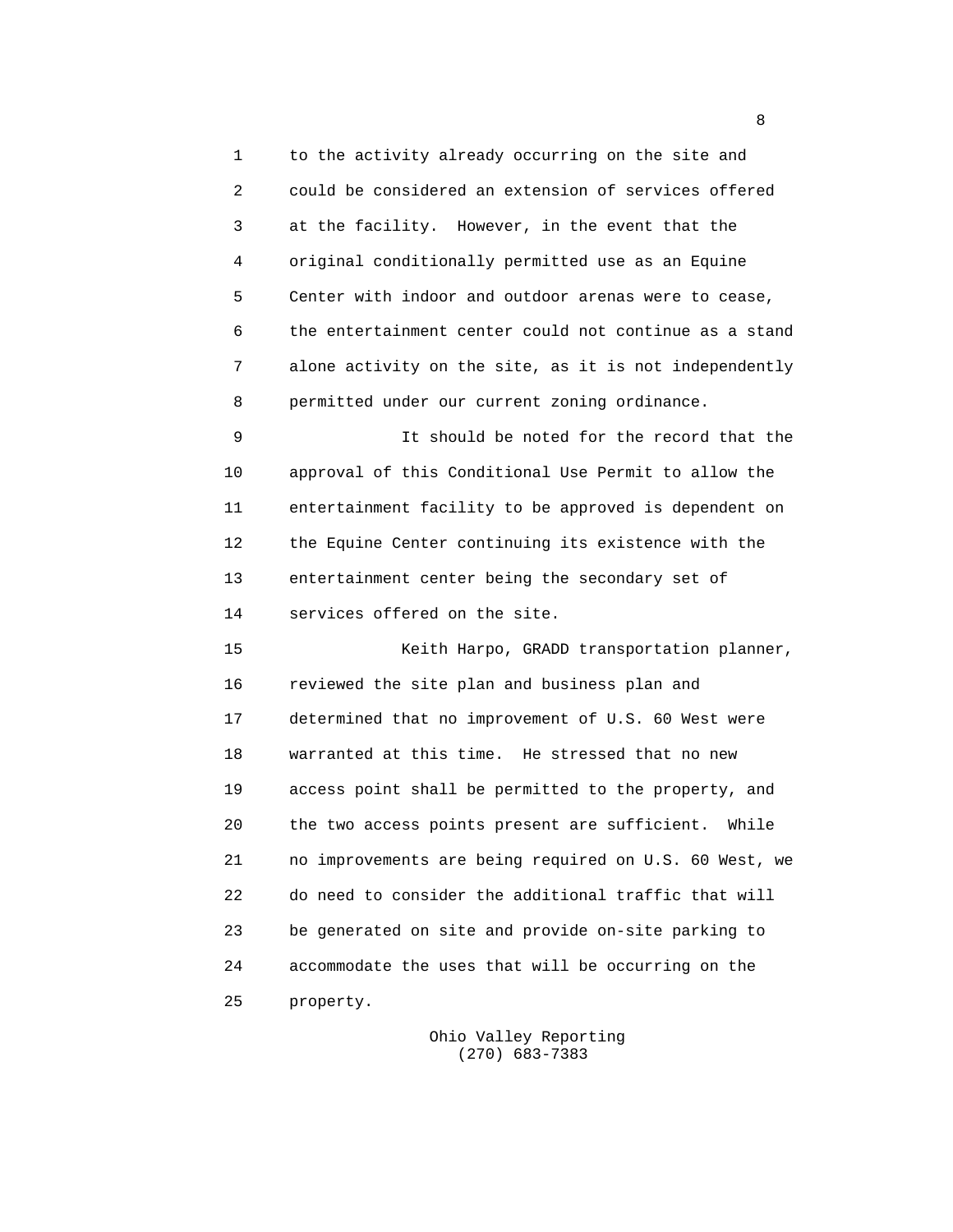1 Parking should be added to accommodate the 2 additional entertainment area traffic at a rate of one 3 space per every 100 square feet, plus one space per 4 every three employees on maximum shift. 5 Due to the potential increase of traffic 6 on the site, the Staff recommends that at a minimum 7 the required entertainment parking be paved to reduce 8 the potential of mud and gravel being carried onto 9 U.S. 60 West for the principal arterial roadway. 10 Additional parking provided for the 11 outdoor area arena could remain gravel. The applicant 12 is to have 84 paved parking spaces, 16 gravel spaces 13 and a large grass parking area for special events that 14 do not occur on a regular basis. 15 Additionally, the previously approved site 16 plan meet the requirement for landscaping of the 17 vehicular use area for U.S. right-of-way, but this 18 landscaping has yet to be installed. 19 A condition of this approval should be 20 made that landscaping be installed prior to the start 21 of use of the entertainment facility. The applicant's 22 site plan depicts the required vehicular use area of 23 landscaping as required by the zoning ordinance. 24 If approved, the Staff would recommend 25 that the conditional use be annually reviewed to Ohio Valley Reporting (270) 683-7383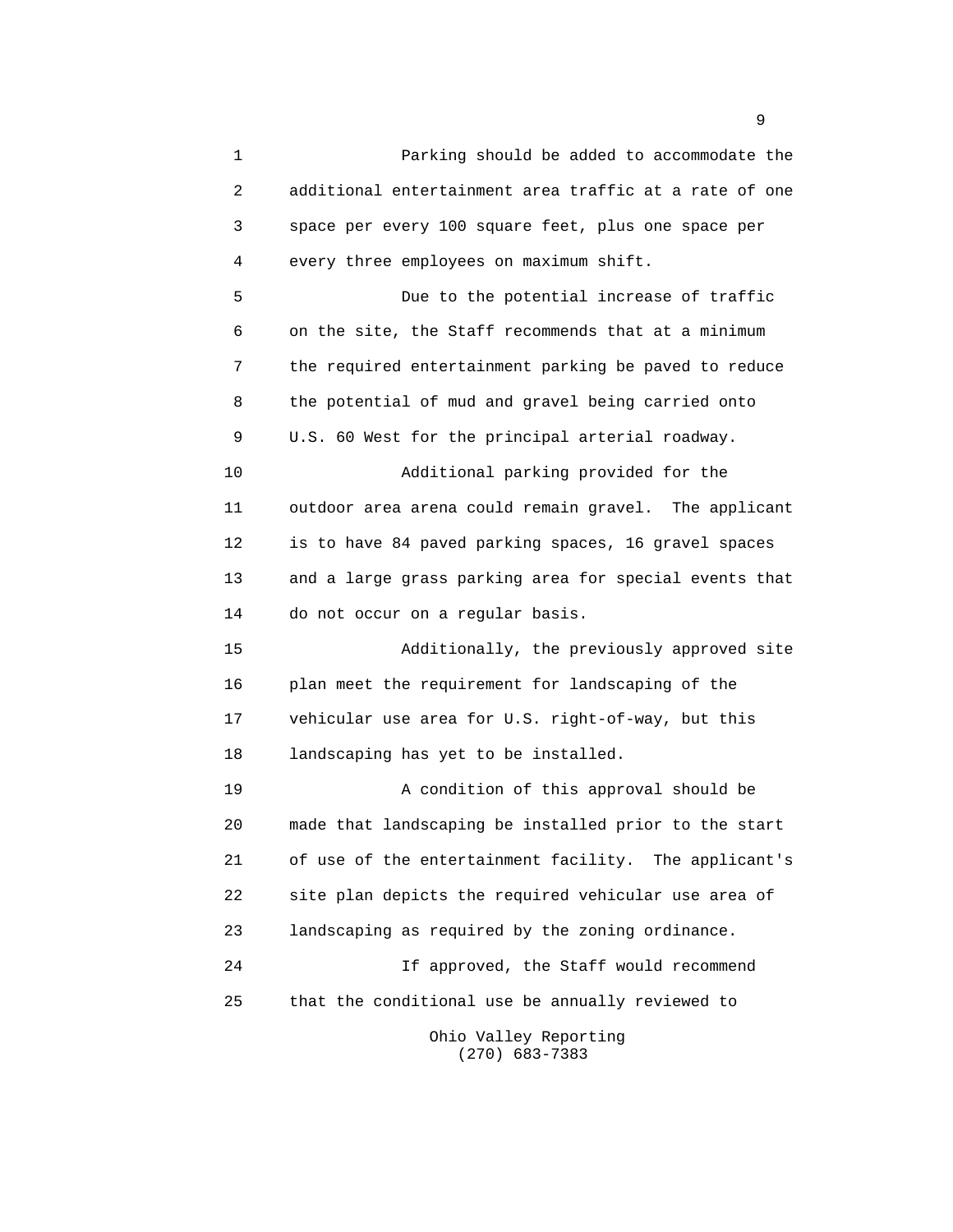1 assure that the use is not detrimental to the public 2 health, safety or welfare. 3 MR. NOFFSINGER: Mr. Chairman, if I might 4 just summarize for everyone's benefit. 5 First, Staff is recommending approval. 6 The first condition would be that it must be operated 7 in conjunction with an indoor and outdoor horse arena 8 actively operating on that property. To put quite 9 simply, it cannot operate as a stand alone bar or 10 entertainment center. 11 Two, landscaping and paving as per the 12 site plan prior to occupancy; and, 13 Three, an annual review. 14 CHAIRMAN: Any other comment by Staff? 15 MR. NOFFSINGER: No, sir. 16 CHAIRMAN: Does the applicant have any 17 comments to bring forward at this time, please? Do 18 you understand all the requirements that Staff 19 recommended? 20 Come and be sworn in. State your name for 21 the record. 22 MS. YOUNG: Paula Young. 23 (PAMELA YOUNG SWORN BY ATTORNEY.) 24 MS. YOUNG: As far as the indoor and 25 outdoor arenas info that's been in the paper, there's Ohio Valley Reporting (270) 683-7383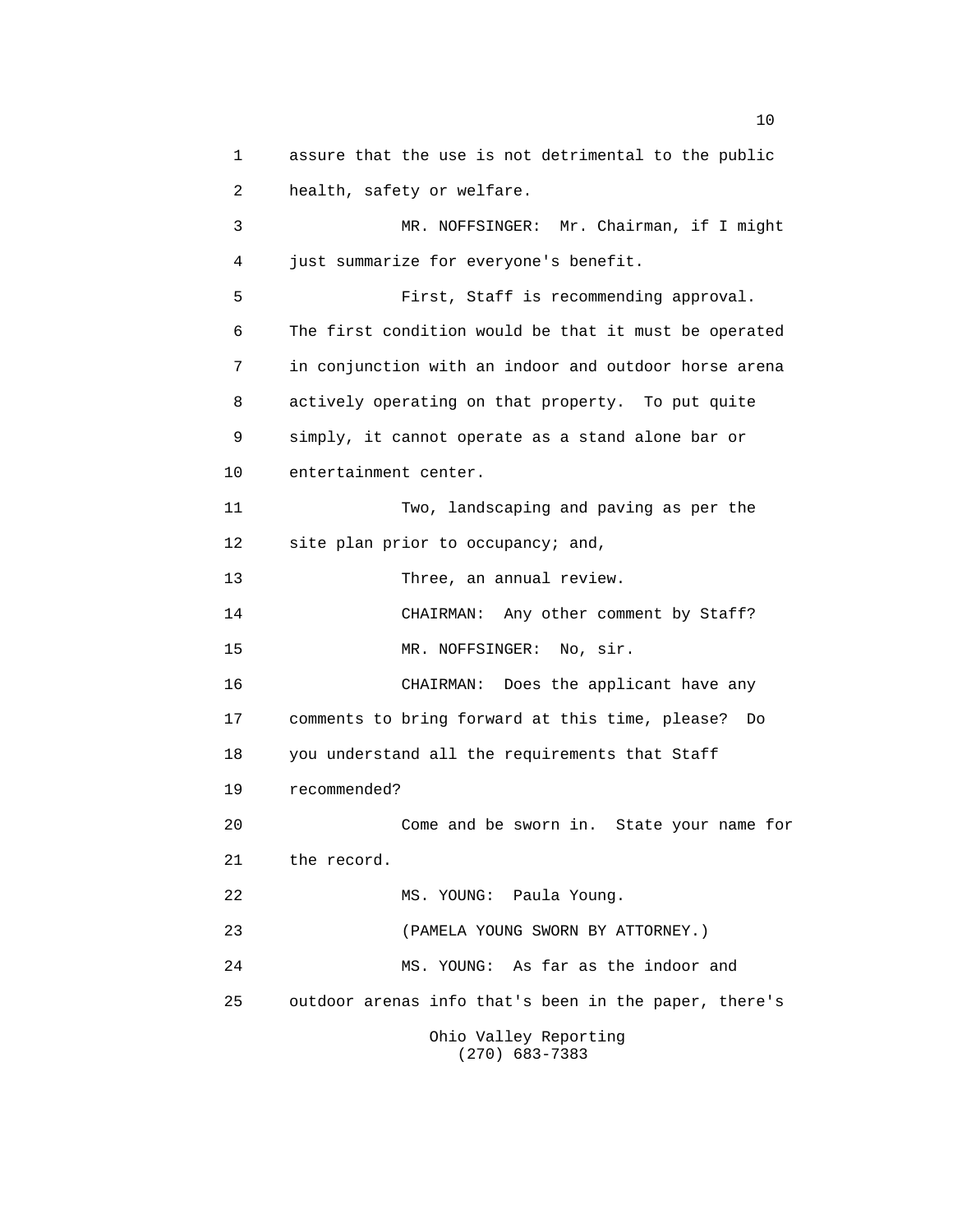1 125, 160 students the academy just started. That's 2 not going anywhere because that's our main purpose for 3 that is for the community. The horseback riding, this 4 is to actually increase it for the 4-H Clubs, the Girl 5 Scout organization, Boy Scout organization and like 6 the Boys Club of Owensboro, Big Sister/Little Sister 7 involved in the equine industry. 8 MR. MILLER: Mrs. Young, could I ask a 9 question? I just saw you shaking your head when he 10 said something about the tack shop closing. 11 MS. YOUNG: Actually, no. The retail 12 sales, there will still be a small division inside 13 that will carry because we keep the helmets and the 14 safety boots and safety helmets for the students 15 there. We also will be selling like logo shirts, 16 cowboy hats, boots, the same thing we are now, but 17 just on a much smaller scale. So there will still be 18 a retail division inside that store. 19 CHAIRMAN: Thank you. The applicant have 20 any other comment? 21 (NO RESPONSE) 22 CHAIRMAN: Any board member have any other 23 questions or comments? 24 MR. DYSINGER: I have a question of the 25 Staff.

 Ohio Valley Reporting (270) 683-7383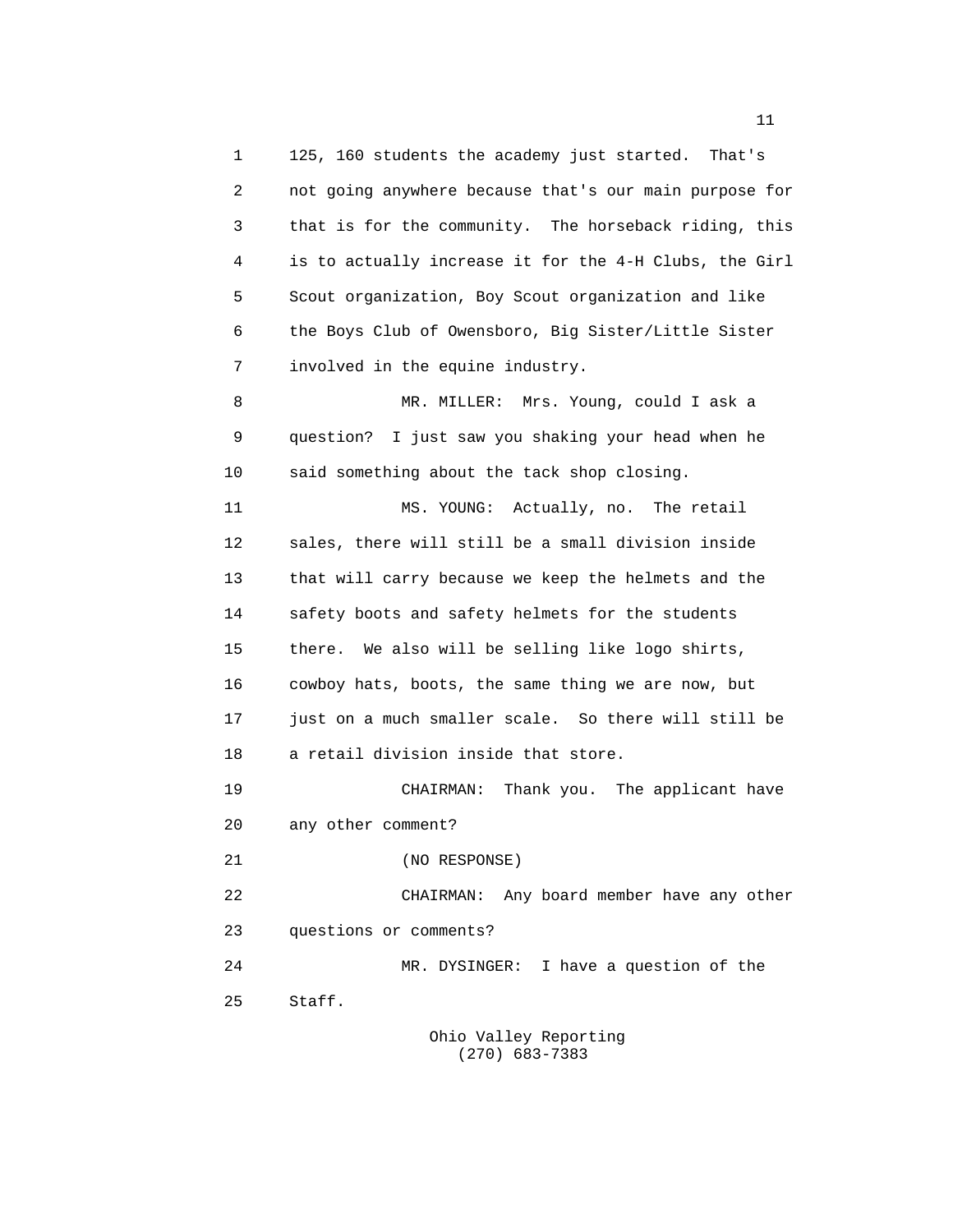1 Mr. Noffsinger, do you anticipate any kind 2 of minimum threshold of these activities to be 3 maintained for compliance to still be in effect? For 4 the applicant's protection is really why I'm asking. 5 I want to make sure they know what's expected. 6 MR. NOFFSINGER: Well, I think based upon 7 the site plan in terms of 6,000 square feet. You 8 know, it may generate one or two people. It may 9 generate 2,000. We don't know. We've had Green River 10 Area Development to look at the property, look at 11 what's proposed for transportation improvements. 12 That's one reason for the annual review, to make sure 13 that the conditions are being complied with. We have 14 at this point nothing to the contrary to believe they 15 won't be. 16 MR. DYSINGER: In terms of the first 17 proposed condition operating as an indoor/outdoor 18 horse arena, is there any kind of minimum performance? 19 I mean one rodeo a year, or one horse being boarded, 20 or just any activity at all is going to qualify as 21 compliance on that one? 22 MR. NOFFSINGER: Well, based upon what 23 Mrs. Young just stated in terms of the horseback 24 riding, community programs, I think that would all 25 qualify. Again, it has to be actively, they have to

 Ohio Valley Reporting (270) 683-7383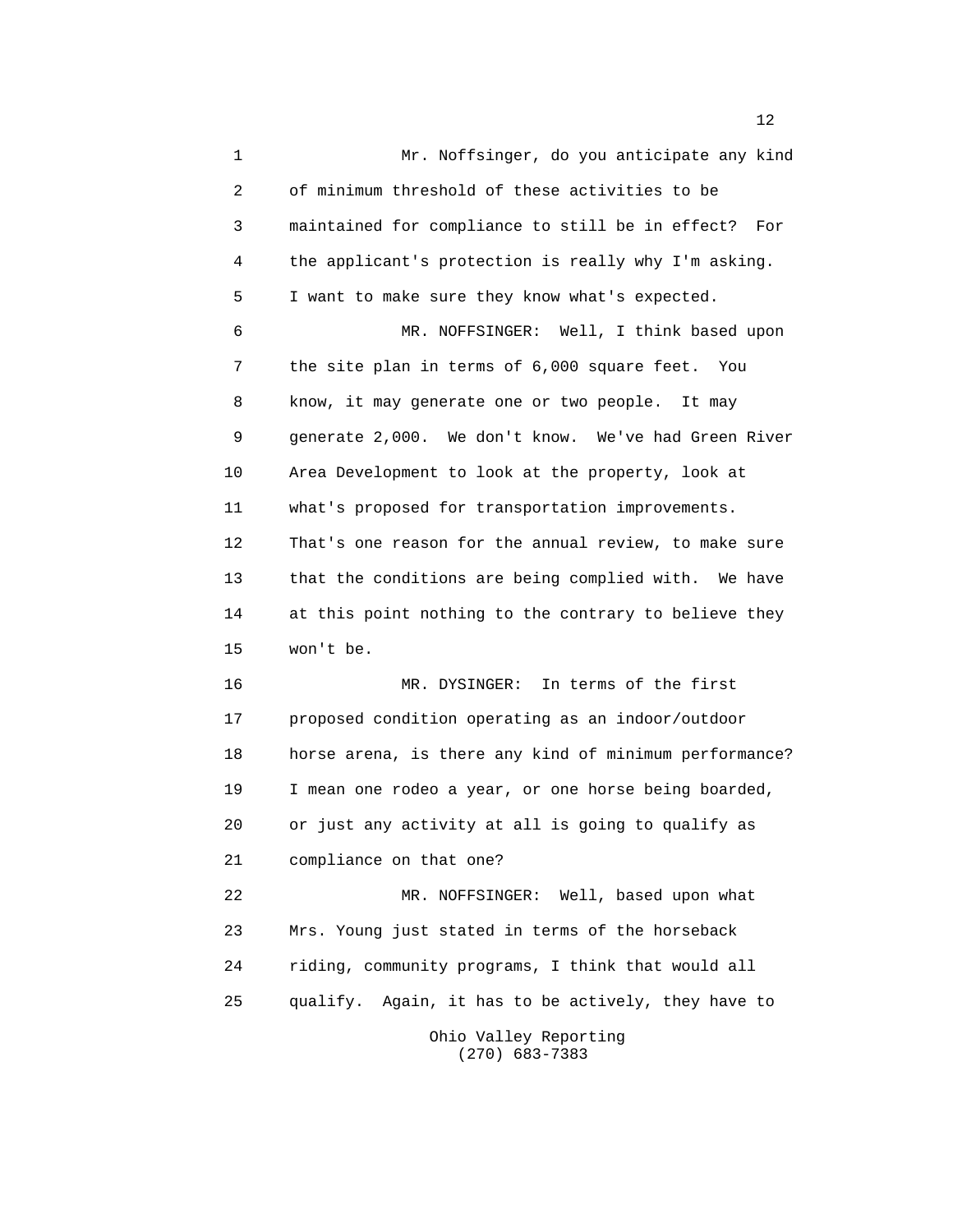1 be actively engaged in something other than a bar or a 2 honky tonk, if you will, on the site. The reason this 3 is allowed as a Conditional Use Permit is because of 4 the horse-related activities, and bull riding, 5 whatever you might have that's going on there. If 6 those types of activities cease to exist, then it 7 would no longer be a conditionally permitted use and 8 it would become a zoning violation. I think the 9 applicants are aware of that. But to say how many 10 shows per year, you know, at this point we're not 11 recommending any threshold. I couldn't tell you how 12 many had been going on at this point. I do know that 13 they're actively engaged in that type of activity. 14 This use will be contingent upon continuing to pursue 15 those types of activities. 16 MR. DYSINGER: Thank you. 17 CHAIRMAN: Any other comments from the 18 board? 19 (NO RESPONSE) 20 CHAIRMAN: Hearing none I entertain a 21 motion to dispose of the item. 22 MR. DYSINGER: Move to approve the 23 Conditional Use Permit with the conditions that it 24 continue to operate with as an indoor/outdoor horse 25 arena;

> Ohio Valley Reporting (270) 683-7383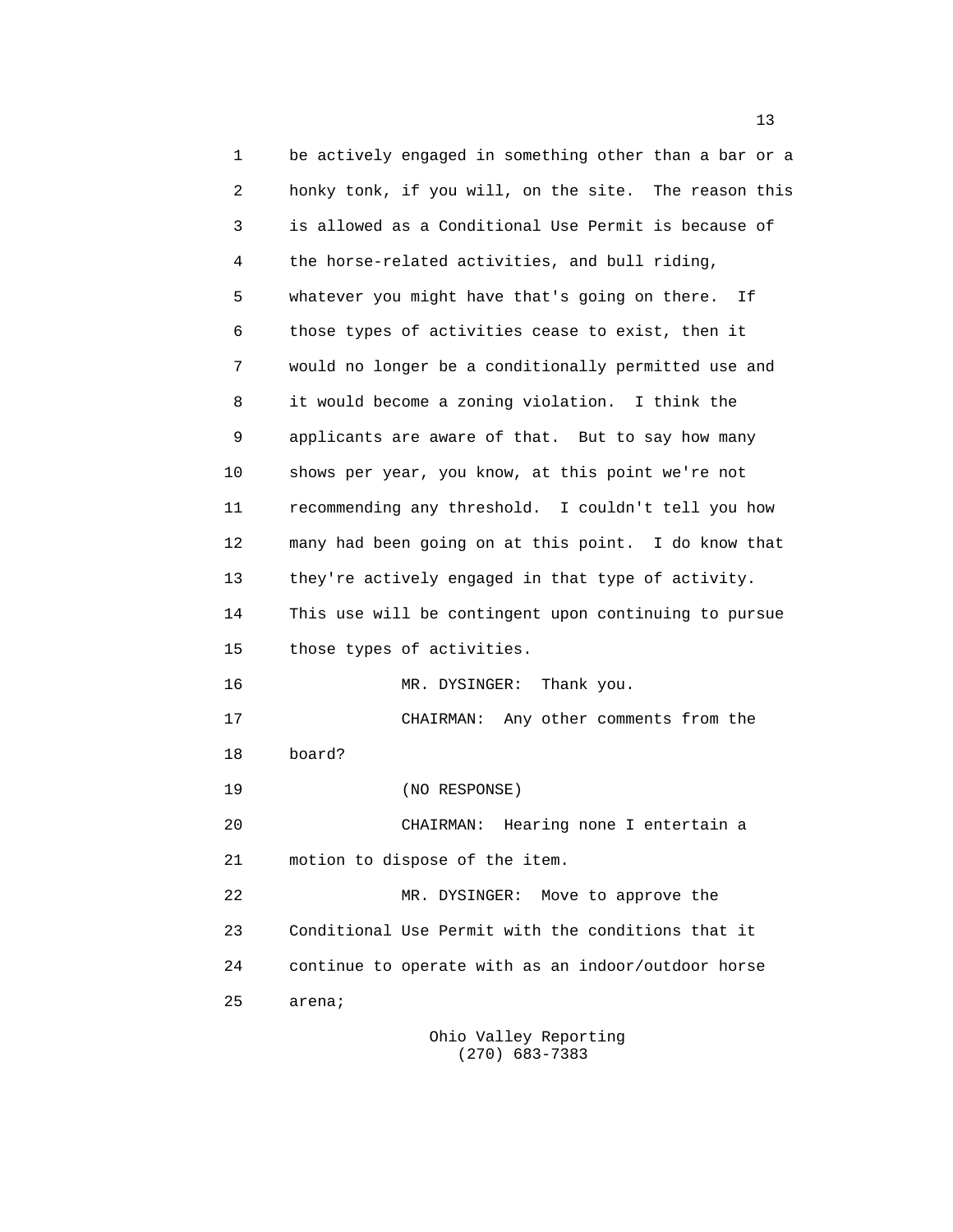1 2) Landscapping and parking be paved per 2 the site plan; and, 3 3) Annual review to ensure compliance 4 given the findings that it's current with its current 5 usage and there appears to be no objection. 6 CHAIRMAN: Is there a second? 7 MS. DIXON: Second. 8 CHAIRMAN: A motion has been made and a 9 second. 10 MS. MASON: On the paving, make sure it's 11 prior to occupancy on that. 12 MR. DYSINGER: I'd like to amend my motion 13 of the second condition to be the landscaping of 14 parking paved per site plan before occupancy. 15 CHAIRMAN: You second that again? 16 MS. DIXON: Second that again. 17 CHAIRMAN: Any other questions or comments 18 from the board? 19 MR. ELLIOTT: State your name. 20 MR. YOUNG: Steve Young. 21 (MR. STEVE YOUNG SWORN BY ATTORNEY.) 22 MR. YOUNG: Quick question. I have no 23 problem with what you're wanting us to do. It's all 24 in the plan anyway. My only issue is the timing 25 aspect of it. What we're hoping to do is to be open Ohio Valley Reporting (270) 683-7383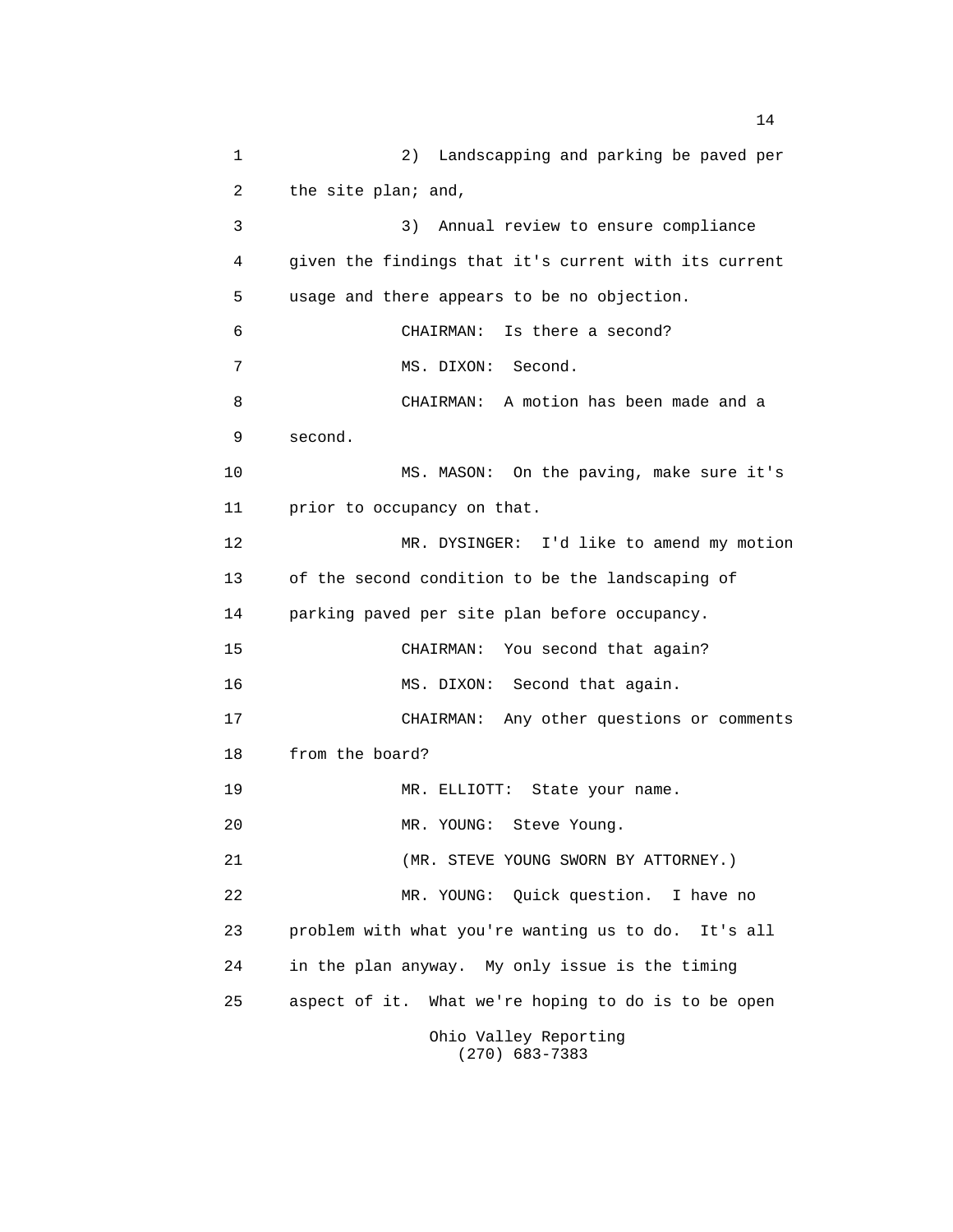1 by ball park of February. How do you pave in January 2 and in December? I won't be able. I mean nobody will 3 do it because of the ground. Can you give me some 4 kind of variance to allow me through at least like 5 July or something because I hate to pave and it just 6 all cracks all to pieces. 7 MR. DYSINGER: Mr. Chairman, can I ask a 8 question of Staff again? 9 CHAIRMAN: Yes, sir. 10 MR. DYSINGER: Mr. Noffsinger, would it be 11 amendable to Staff if we made the landscaping, make 12 occupancy determine on landscaping and put some 13 leniency in there for the parking issue? He brings a 14 valid point up. 15 MR. YOUNG: I have no problem with 16 landscaping. It's the construction issue on the 17 paving. 18 MR. NOFFSINGER: Our concern is that the 19 previous Conditional Use Permit was conditioned upon 20 landscaping, and it hasn't been installed. If Staff, 21 given the issue regarding the paving, we would say 22 prior to occupancy it's to be paved or surety posted 23 to cover the paving and that the paving be completed 24 by June 1. 25 MR. DYSINGER: I think that seems fair. Ohio Valley Reporting

(270) 683-7383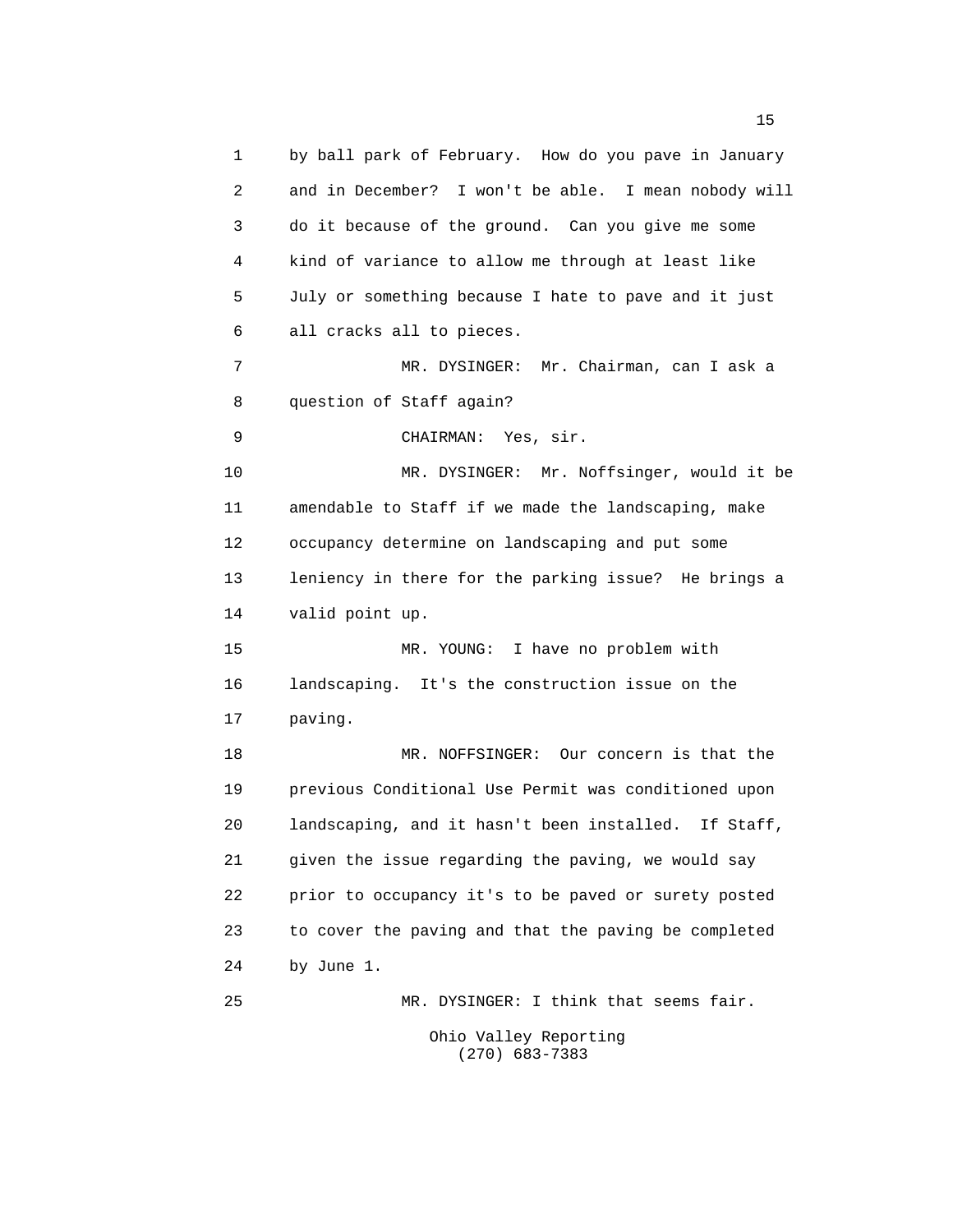1 CHAIRMAN: Upon the condition or a bond or 2 something to do it? 3 MR. YOUNG: There's no problem. I just 4 hated to spend the money and it all crumble away. 5 CHAIRMAN: Understand. Appreciate you 6 bringing it up. 7 MR. DYSINGER: Do we need to amend the 8 motion? 9 CHAIRMAN: Let's withdraw the motion and 10 let's start over. Entertain a motion. 11 MR. DYSINGER: I withdraw my earlier 12 motion. 13 CHAIRMAN: Is there a second? 14 MS. DIXON: Second. 15 CHAIRMAN: Now will entertain a new 16 motion. 17 MR. DYSINGER: I would like to make a 18 motion that we grant the Conditional Use Permit with 19 the following conditions: 20 1) That it continues to operate as an 21 indoor/outdoor horse arena; 22 2) That the landscaping be done per the 23 site plan before occupancy, and the parking be paved 24 per the site plan by June 1, and a surety to that 25 affect be posted with Planning Office prior to Ohio Valley Reporting (270) 683-7383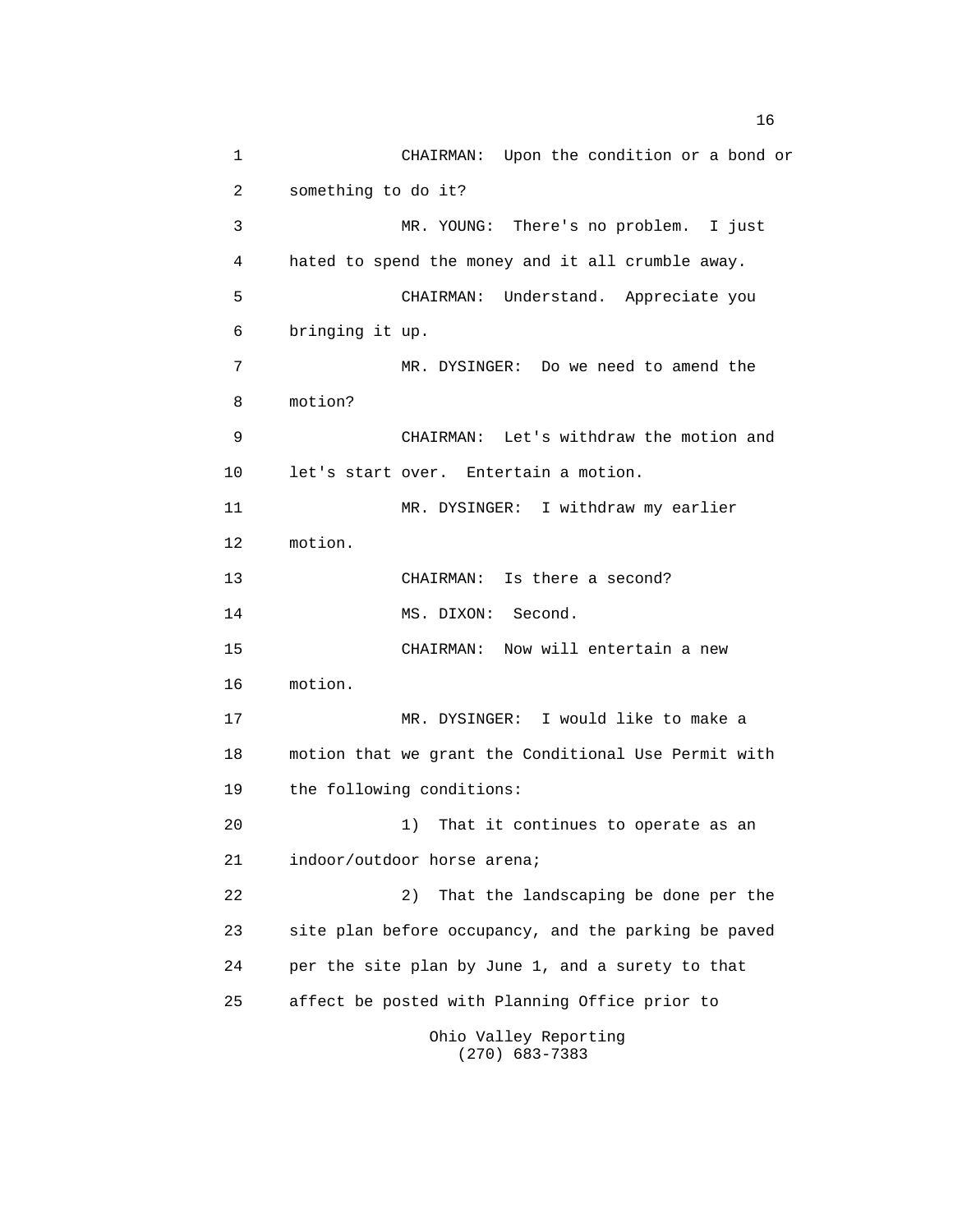1 occupancy; 2 3) Condition of annual review to ensure 3 compliance. 4 MS. DIXON: Second. 5 CHAIRMAN: We have a motion and a second. 6 Any other comments by the board or the Staff? 7 (NO RESPONSE) 8 CHAIRMAN: The applicant understand what 9 we're trying to do? 10 MR. YOUNG: Yes. 11 CHAIRMAN: Hearing none all in favor raise 12 your right hand. 13 (ALL BOARD MEMBERS PRESENT RESPONDED AYE.) 14 CHAIRMAN: Motion carries. 15 Next item, please. 16 ----------------------------------------- 17 VARIANCE 18 ITEM 4 19 10425 Kelly Cemetery Road, in an A-R zone Consider request for a Variance to reduce the front 20 yard setback from 30 feet to 3 feet in order to place a manufactured home on the property. 21 Reference: Zoning Ordinance, Article 8, Section 8.5.1(c) 22 Applicant: Herbert Johnson, Frances Audeline Johnson 23 MR. NOFFSINGER: Mr. Chairman, Planning 24 Staff has reviewed this application. It is a pretty 25 substantial variance from the requirements of the Ohio Valley Reporting (270) 683-7383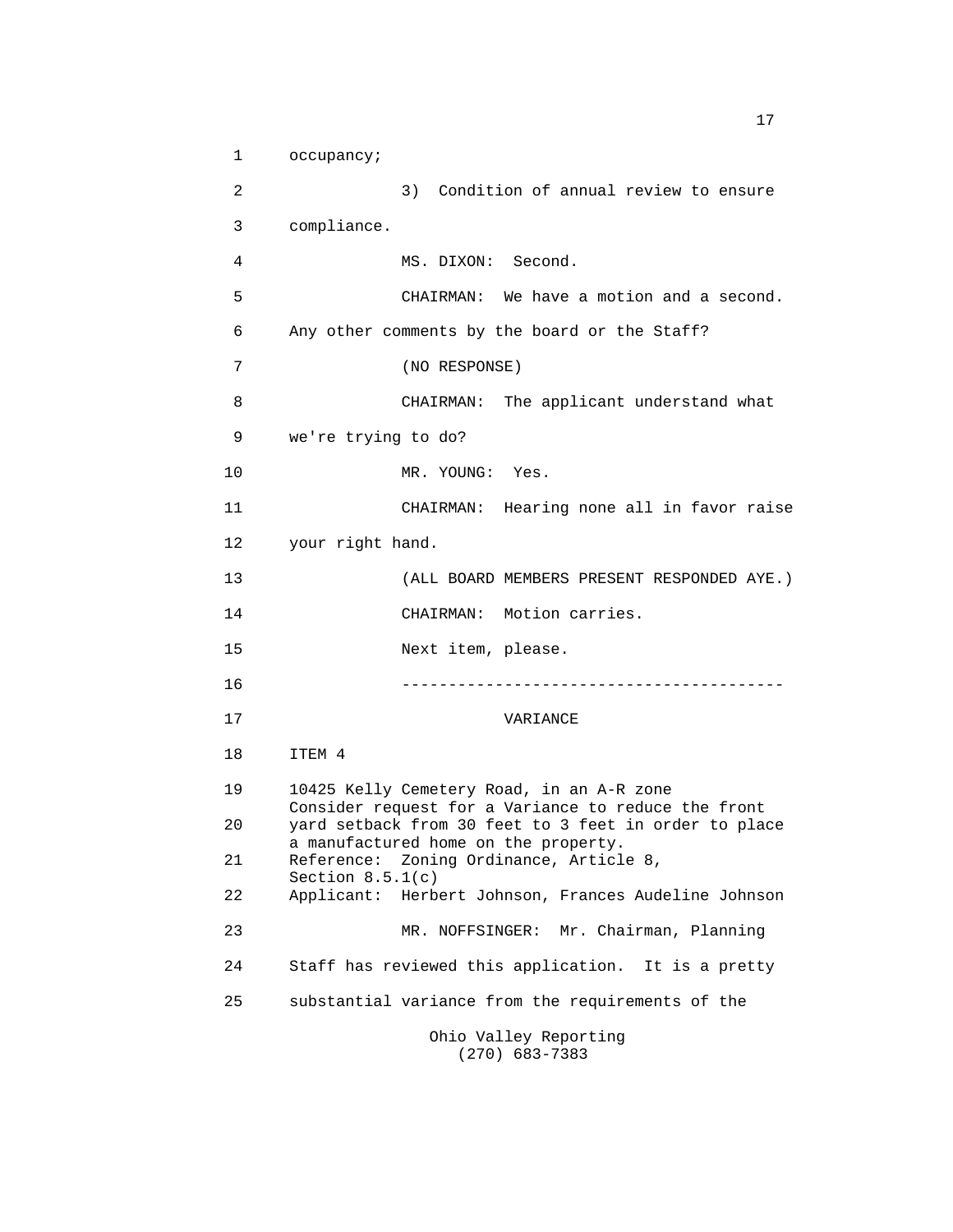1 zoning ordinance.

 2 The Daviess County Building Inspector 3 issued permits for the placement of this home on March 4 9, 1995, and August 16, 1995. The current owners or 5 occupants are replacing the existing home that was on 6 the property with a new manufactured home, I believe. 7 The Planning Staff has reviewed. They've 8 been out to the property and they can find no place to 9 place a home on this property other than the existing 10 location. 11 The applicant is agreeable that no 12 additional building permits shall be issued on the 13 property due to topography reasons. They're willing 14 to make that a condition to the variance. The 15 Planning Staff has been out and due to what we've 16 seen, yes, there are special circumstances and, yes, 17 removal of the home would create a hardship of the 18 applicant because there's simply no place else on the 19 lot to put the home. They wouldn't be able to live on 20 the property. 21 With this we find that the proposal will

 22 not adversely affect the public health, safety or 23 welfare; will not alter the essential character of the 24 general vicinity; will not cause a hazard or nuisance 25 to the public; and will not allow unreasonable

> Ohio Valley Reporting (270) 683-7383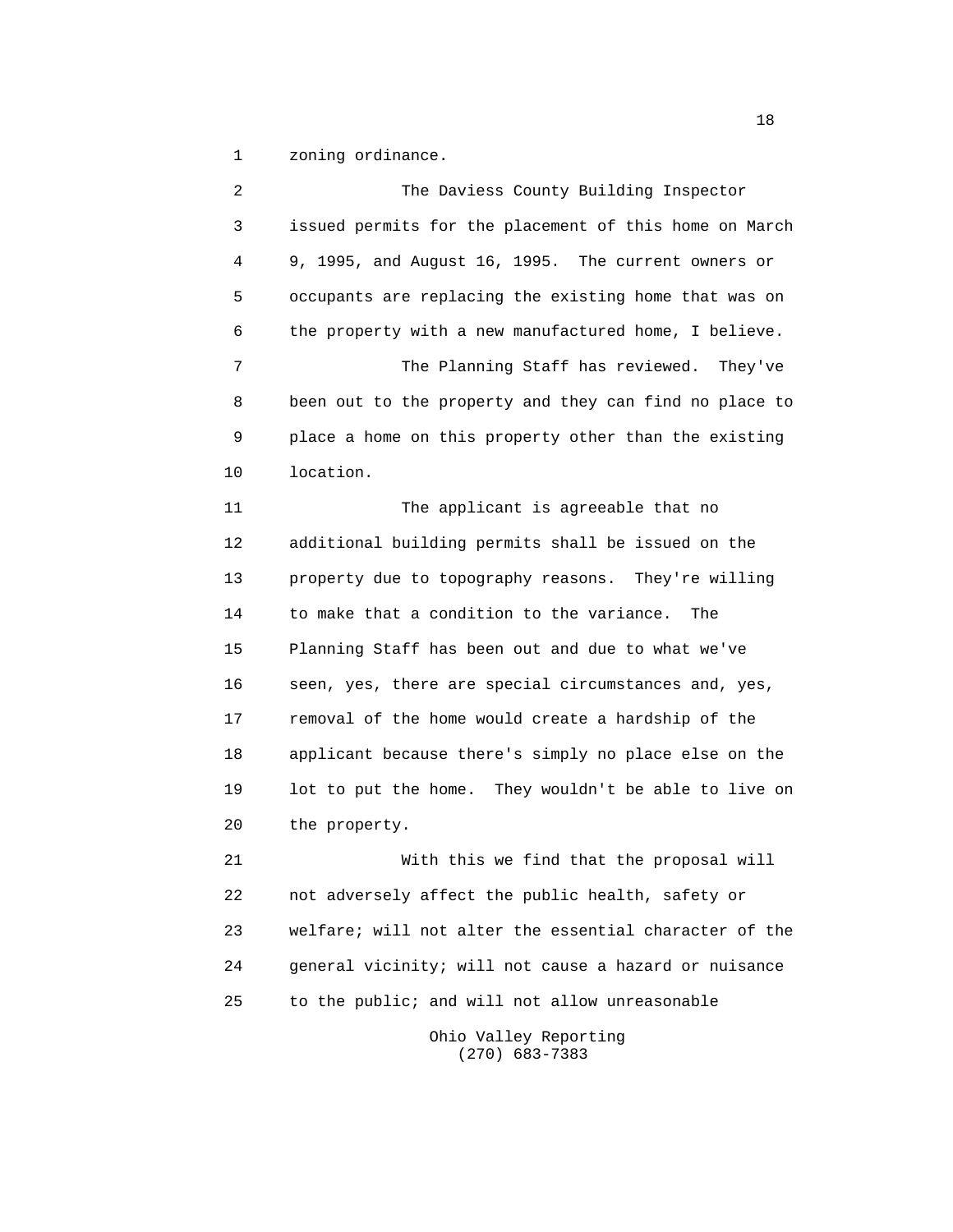1 circumvention of the requirements of the zoning 2 regulations if the Planning Staff recommendation is 3 accepted and we tie this to the two permits that were 4 previously issued by the Daviess County Building 5 Inspector. 6 CHAIRMAN: Any comments from the board? 7 (NO RESPONSE) 8 CHAIRMAN: The applicant have anything 9 you'd like to add on to it? 10 MR. ELLIOTT: State your name, please. 11 MR. JOHNSON: I'm Herbert Johnson. 12 (MR. HERBERT JOHNSON SWORN BY ATTORNEY.) 13 MR. JOHNSON: There's been a mobile home 14 there for years. I've never heard anything said about 15 it before. Anyway, they take bankrupt and they 16 finally moved it out after about four months. I just 17 run an ad in the paper and this lady liked it. She 18 come up there and she moved a mobile home in. I never 19 thought about telling her about a permit or anything. 20 I thought she ought to know that. Anyway, it's up 21 there. It's ready for electricity. That's all is 22 lacking on it. We've got to get a permit now before 23 we can do that. That's all I really got to say. 24 CHAIRMAN: Good. We'll work on it then. 25 Thank you.

> Ohio Valley Reporting (270) 683-7383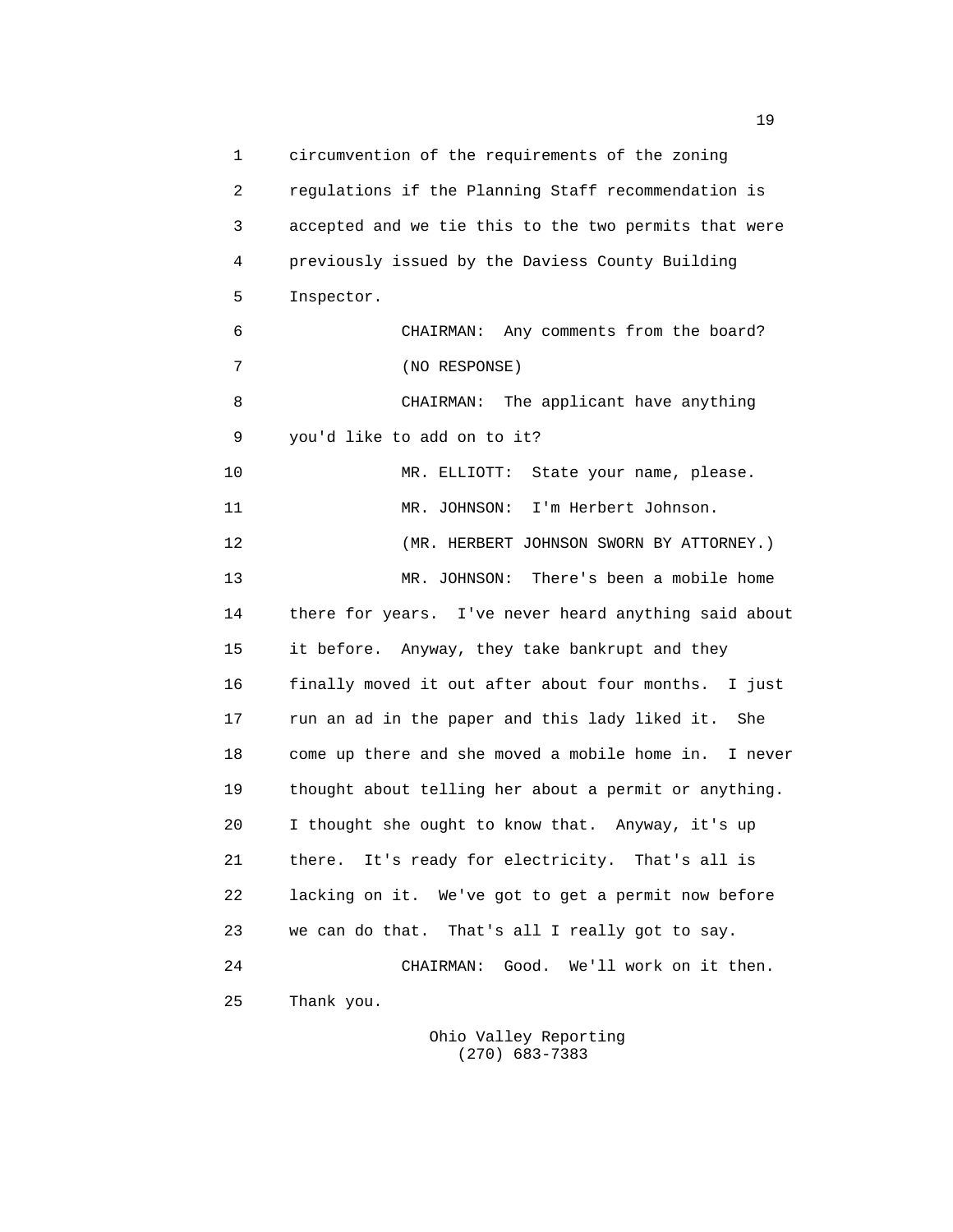| 1  | You agree to the conditions on it?                     |  |  |
|----|--------------------------------------------------------|--|--|
| 2  | MR. JOHNSON:<br>Yes.                                   |  |  |
| 3  | Thank you, sir.<br>CHAIRMAN:                           |  |  |
| 4  | Will take a motion from the board at this              |  |  |
| 5  | time.                                                  |  |  |
| 6  | MR. DYSINGER: Move to grant the variance               |  |  |
| 7  | request given the findings that it will not adversely  |  |  |
| 8  | affect the public health, safety or welfare; it will   |  |  |
| 9  | not alter the essential character of the general       |  |  |
| 10 | vicinity; it will not cause a hazard or a nuisance to  |  |  |
| 11 | the public; it will not allow an unreasonable          |  |  |
| 12 | circumvention of the requirements of the zoning        |  |  |
| 13 | regulations if Planning Staff recommendation is        |  |  |
| 14 | accepted; with the condition that no additional        |  |  |
| 15 | building permit shall be issued on the property due to |  |  |
| 16 | the topography.                                        |  |  |
| 17 | Is there a second?<br>CHAIRMAN:                        |  |  |
| 18 | Second.<br>MS. MASON:                                  |  |  |
| 19 | CHAIRMAN: A motion has been made and a                 |  |  |
| 20 | Any other questions from the board or<br>second.       |  |  |
| 21 | comments from the Staff?                               |  |  |
| 22 | (NO RESPONSE)                                          |  |  |
| 23 | Hearing none all in favor raise<br>CHAIRMAN:           |  |  |
| 24 | your right hand.                                       |  |  |
| 25 | (ALL BOARD MEMBERS PRESENT RESPOND AYE.)               |  |  |
|    | Ohio Valley Reporting<br>$(270)$ 683-7383              |  |  |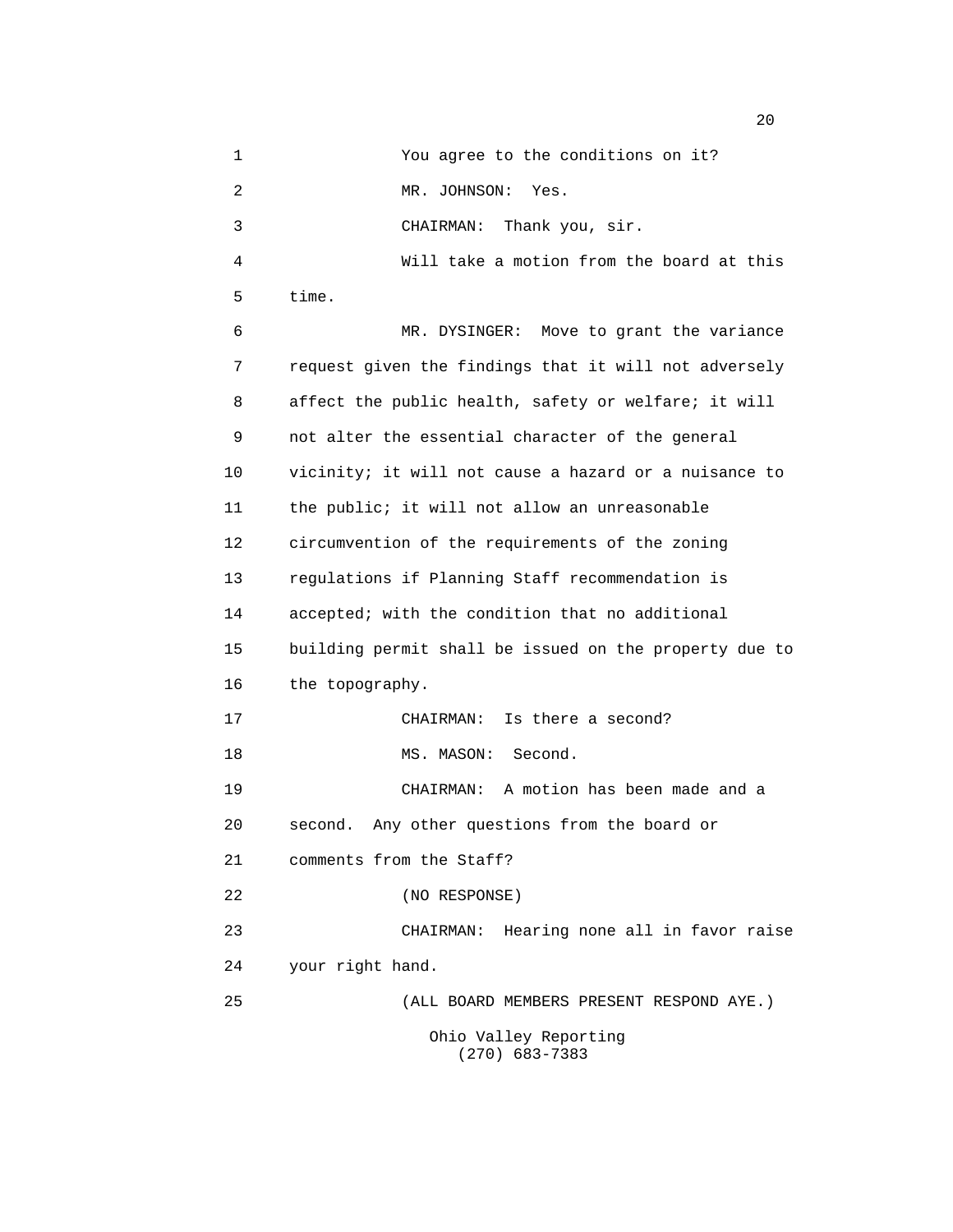| $\mathbf 1$    |       | CHAIRMAN: Motion carries.                  |
|----------------|-------|--------------------------------------------|
| $\sqrt{2}$     |       | Entertain one final motion.                |
| $\mathbf{3}$   |       | MS. DIXON: Move to adjourn.                |
| $\overline{4}$ |       | MR. MILLER: Second                         |
| 5              |       | CHAIRMAN: All in favor raise your right    |
| 6              | hand. |                                            |
| $\overline{7}$ |       | (ALL BOARD MEMBERS PRESENT RESPONDED AYE.) |
| $\,8\,$        |       | CHAIRMAN: We are adjourned.                |
| $\mathsf 9$    |       |                                            |
| $10$           |       |                                            |
| $11\,$         |       |                                            |
| $12\,$         |       |                                            |
| 13             |       |                                            |
| 14             |       |                                            |
| $15$           |       |                                            |
| 16             |       |                                            |
| 17             |       |                                            |
| $18\,$         |       |                                            |
| 19             |       |                                            |
| $20$           |       |                                            |
| 21             |       |                                            |
| 22             |       |                                            |
| 23             |       |                                            |
| 24             |       |                                            |
| 25             |       |                                            |
|                |       | Ohio Valley Reporting                      |

(270) 683-7383